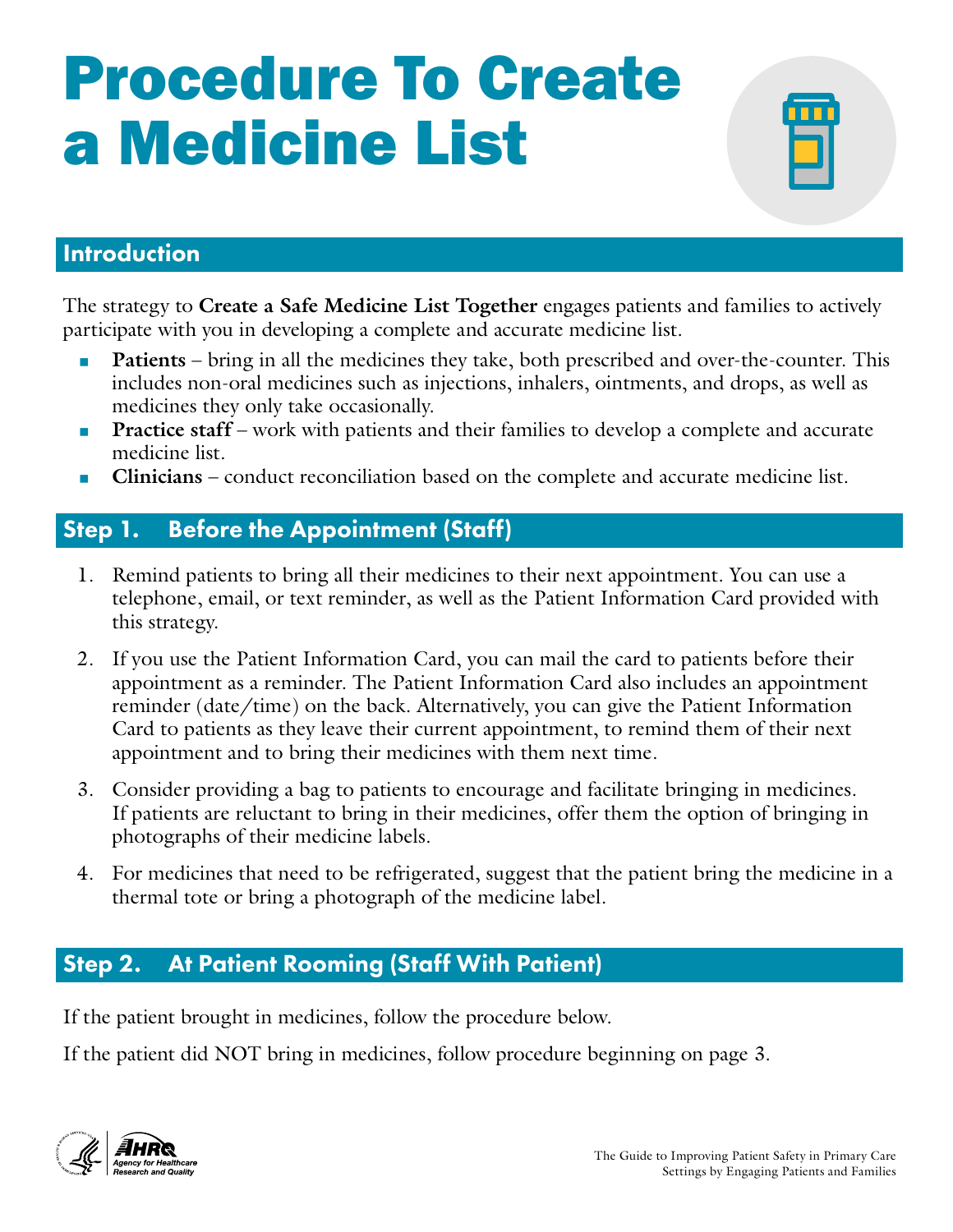#### If the patient brought in medicines

- 1. Thank the patient for bringing in the medicines.
- 2. Go through the prescription medicines one by one.
	- a. Compare the medicine name, prescribed dose, and prescribed frequency to what is documented in the electronic health record (EHR).
	- b. Discuss the medicine with the patient. Hand the medicine to the patient and ask the patient how he or she takes it (when and how much). You can let the patient know it is okay to look at the container. It may be helpful to ask the patient to show you how he or she takes the medicine.
	- c. If the patient is not taking the medicine as prescribed, try to find out why.
	- d. If the medicine is expired, inform the patient of appropriate ways to dispose of expired medicines. The Food and Drug Administration has advice for appropriately disposing of medicine ([https://www.fda.gov/drugs/resourcesforyou/consumers/](https://www.fda.gov/drugs/resourcesforyou/consumers/buyingusingmedicinesafely/ensuringsafeuseofmedicine/safedisposalofmedicines/ucm186187.htm) [buyingusingmedicinesafely/ensuringsafeuseofmedicine/safedisposalofmedicines/](https://www.fda.gov/drugs/resourcesforyou/consumers/buyingusingmedicinesafely/ensuringsafeuseofmedicine/safedisposalofmedicines/ucm186187.htm) [ucm186187.htm\)](https://www.fda.gov/drugs/resourcesforyou/consumers/buyingusingmedicinesafely/ensuringsafeuseofmedicine/safedisposalofmedicines/ucm186187.htm).
- 3. Go through the over-the-counter medicines, vitamins, and herbal medicines one by one.
	- a. Compare the medicine to what is documented in the EHR.
	- b. Discuss the medicine with the patient. Ask the patient how he or she takes it (when and how much). It may be helpful to ask the patient to show you how he or she takes the medicine.
- 4. If there are any medicines listed in the EHR that the patient did not bring in, discuss those medicines one by one with the patient.
	- a. Ask the patient if he or she is still taking the medicine. Ask the patient how he or she takes it (when and how much).
	- b. If the patient is not taking the medicine as listed in the EHR, try to find out why.
- 5. Ask the patient whether he or she has remembered all the medicines. Encourage the patient to disclose everything, including medicines from other doctors and medicines he or she only takes occasionally, such as pain relievers.
	- a. Acknowledge that many patients see a variety of providers and ask if the patient sees any other healers and, if so, whether those providers have suggested taking anything else.
	- b. If there are additional medicines, ask the patient how he or she takes them (when and how much).

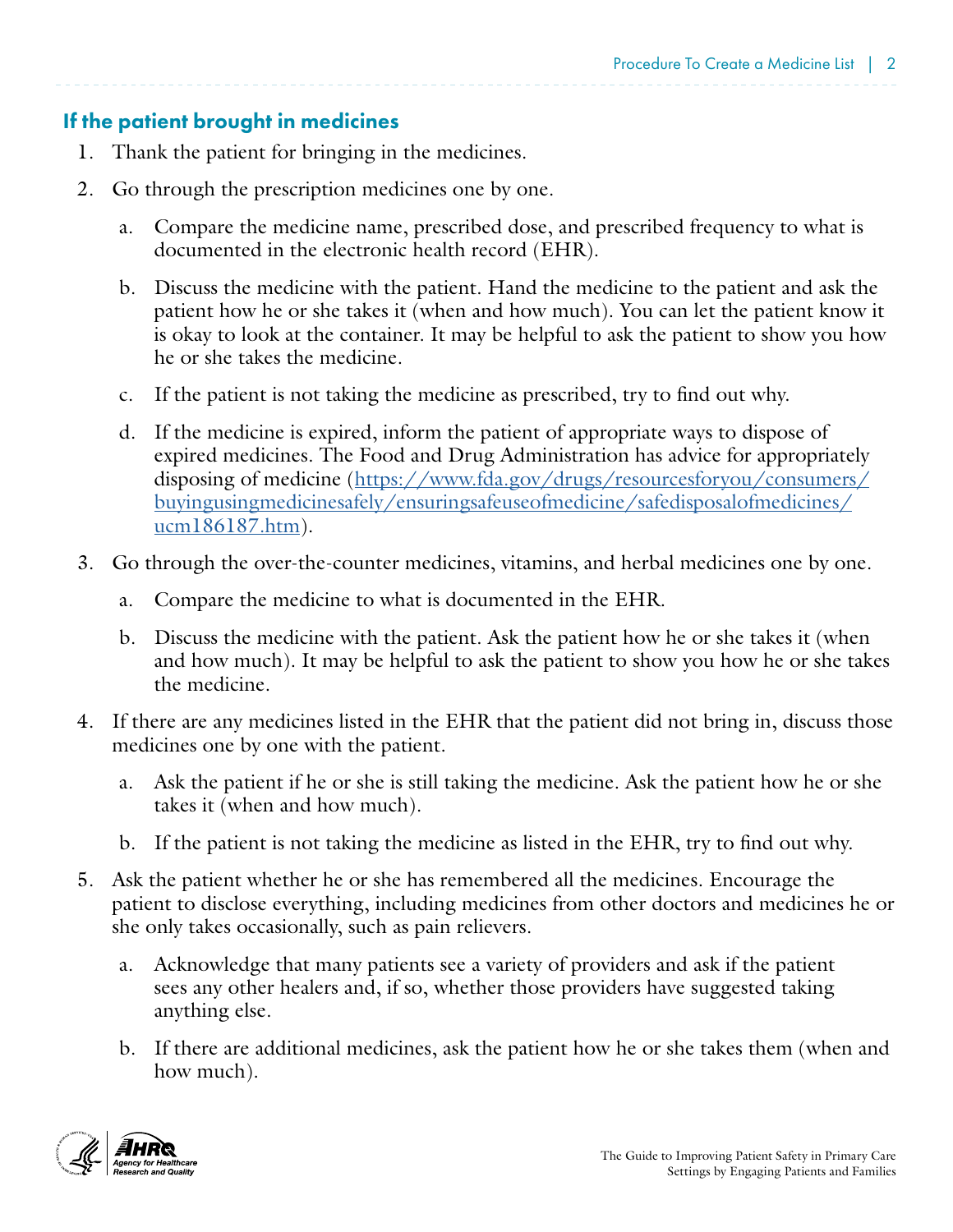- 6. Update the EHR as necessary.
- 7. Using both the medicine labels and the EHR, check whether any refills are needed.
- 8. Inform the clinician, verbally or through the EHR, of any medicines that are not being taken as directed or as listed in the EHR.

### If the patient did NOT bring in medicines

- 1. Discuss the medicines listed in the EHR one by one with the patient.
	- a. Ask the patient if he or she is still taking the medicine. Ask the patient how he or she takes it (when and how much).
	- b. If the patient is not taking the medicine as listed in the EHR, try to find out why.
- 2. Ask if the patient is taking any other medicines, including prescriptions, over-the-counter medicines, vitamins, and herbal medicines. Encourage the patient to disclose everything, including medicines from other doctors and medicines he or she only takes occasionally.
	- a. Acknowledge that many patients see a variety of providers and ask if the patient sees any other healers and, if so, whether those providers have suggested taking anything else.
	- b. If there are additional medicines, ask the patient how he or she takes them (when and how much).
- 3. Update the EHR as necessary.
- 4. Using the EHR, check whether any refills are needed.
- 5. Inform the clinician, verbally or through the EHR, of any medicines that are not being taken as listed in the EHR.

## Step 3. During the Exam (Clinician)

- 1. Conduct a reconciliation by reviewing the medicine list with the patient and family members during the office visit. Consider such issues as:
	- Challenges in how the patient is taking the medicine.
	- Possible interactions with other prescriptions or over-the-counter medicines, vitamins, or supplements.
	- Overdoses due to, for example, higher than needed dosing or multiple drugs for the same purpose (e.g., generic plus nongeneric).